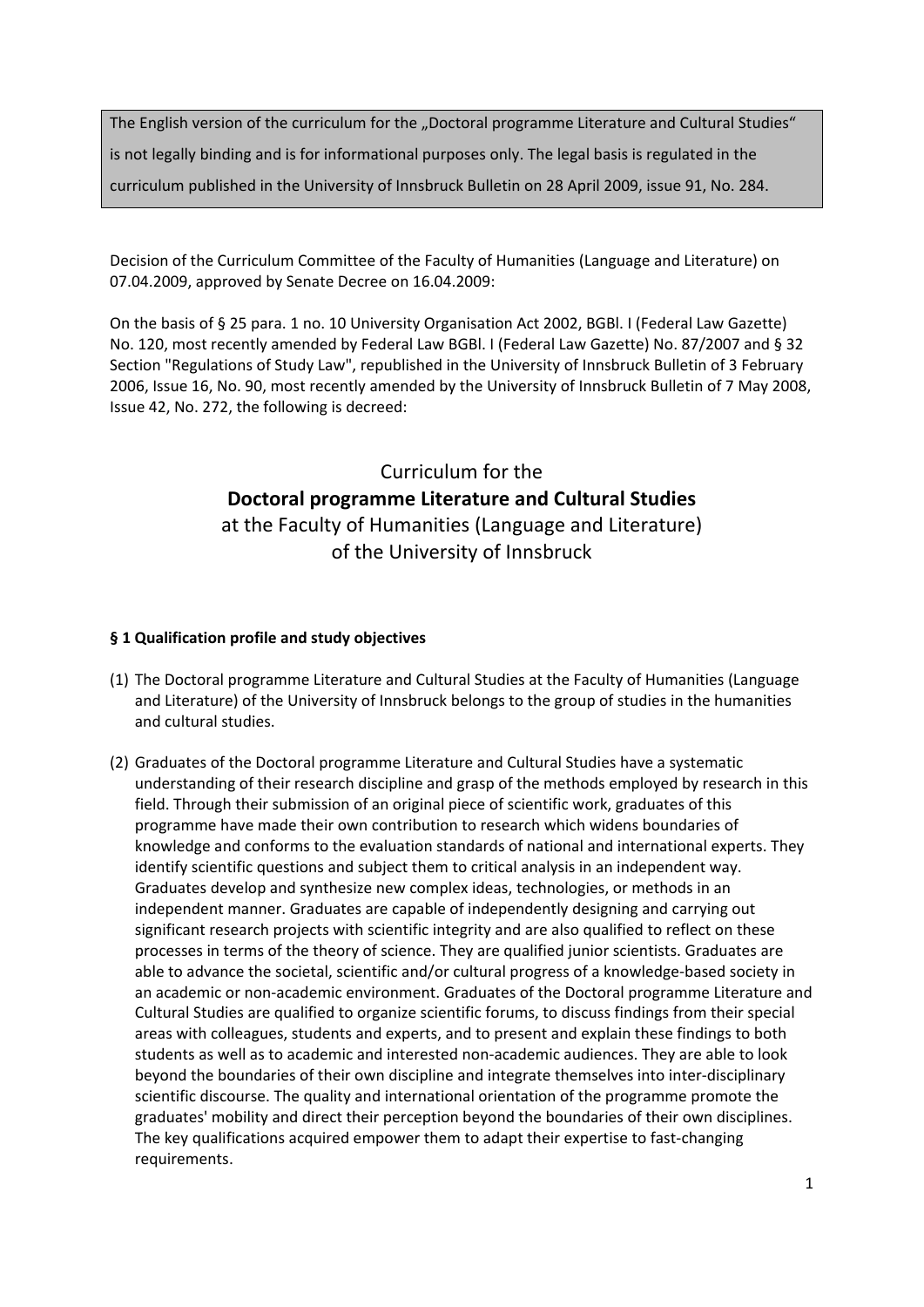- (3) Career opportunities: careers in university research and in non‐academic research institutions as well as in journalism, the publishing industry, radio and TV, theater, film, new media, language consulting, technical editing, and in the field of (literary) translation.
- (4) Doctoral or research projects can develop into programmes which are subsidized by an acknowledged national or international research funding institution and whose project leader is the main supervisor.

# **§ 2 Length and scope**

The Doctoral programme Literature and Cultural Studies takes three years (six semesters), which equals 180 ECTS credits.

## **§ 3 Admission**

- (1) Valid proof of the necessary academic level for admission to the doctoral programme must be provided. This includes proof of completion of a relevant diploma or master programme, of completion of a relevant diploma or Magister programme at a university of applied science, or proof of completion of other equivalent studies at an accredited Austrian or non‐Austrian post‐ secondary educational institution. If equivalency is given in principle, and only a few elements are missing for full equivalency, the rector's office is entitled to combine the determination of equivalency with the obligation to pass certain examinations in the course of the doctoral programme.
- (2) Relevant studies are in any case
	- 1: any diploma programme completed at the Faculty of Humanities (Language and Literature) of the University of Innsbruck,
	- 2: any Magister or master programme completed at the Faculty of Humanities (Language and Literature) of the University of Innsbruck.

#### **§ 4 Types of courses and maximum number of students per course**

- (1) **Lectures** (VO) focus on main and/or special areas as well as methods and schools of thought in literary and cultural studies.
- (2) Courses with continuous performance assessment:
	- 1. **Seminars** (SE) are courses focusing on advanced scientific discussion. Participants are expected to conduct independent, scientific work, especially in the form of student presentations or equivalent assignments. Maximum number of participants: 25
	- 2. **Lectures with integrated practical elements** (VU) focus on the systematic acquisition, application and/or consolidation of scientific content. Maximum number of participants: 25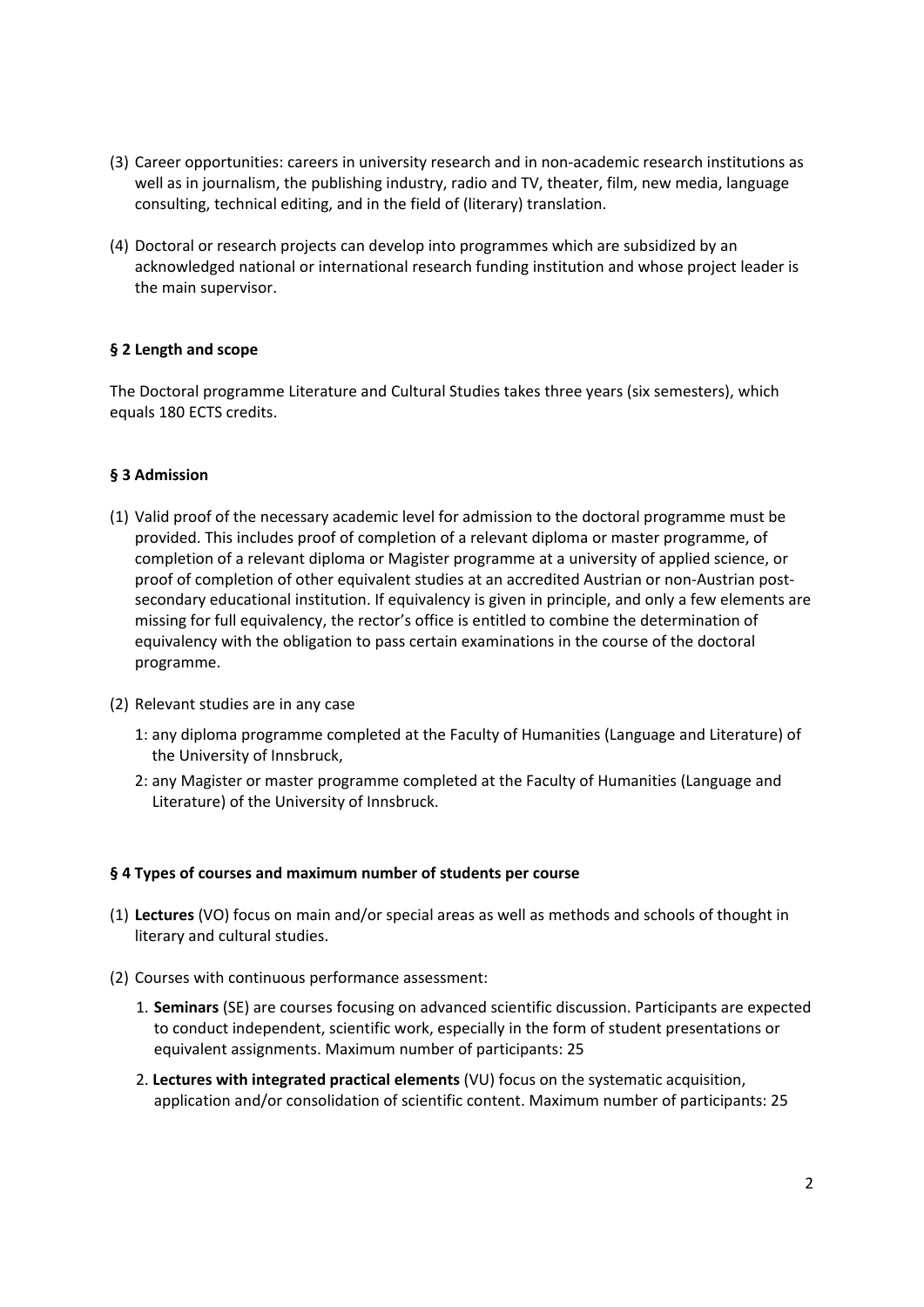- 3. **Working groups** (AG) are courses which focus on the joint training of practical skills, the practical application of scientific knowledge and methods, or joint work on concrete questions. Maximum number of participants: 25
- 4. In **conversation classes** (KO) students learn and deepen their understanding of schools of thought, research approaches, theories, or research topics in a discursive manner. Maximum number of participants: 25

# **§ 5 Procedure for the allocation of places in courses with a limited number of participants**

Students whose study time will be prolonged if they are not admitted are to be given priority.

# **§ 6 Mandatory and elective modules**

(1) The following modules – equal to 40 ECTS credits – are mandatory:

| $\mathbf{1}$   | <b>Mandatory Module: Reflection on Methods</b>                              | Sem.           | <b>ECTS</b>    |
|----------------|-----------------------------------------------------------------------------|----------------|----------------|
|                |                                                                             | hours          | credits        |
| a.             | <b>VO Reflection on Methods</b>                                             | $\overline{2}$ | $\overline{2}$ |
|                | Presentation and discussion of research methods                             |                |                |
|                | employed in the humanities, including a comparison with                     |                |                |
|                | the methods of other scientific disciplines by means of                     |                |                |
|                | analyzing different positions in the theory of science and                  |                |                |
|                | case studies.                                                               |                |                |
|                | <b>Total</b>                                                                | 2              | $\mathcal{P}$  |
|                | Learning objectives of the module:                                          |                |                |
|                | Students are able to reflect on research methods, to compare them with      |                |                |
|                | each other and with the methods of other sciences, as well as to assess the |                |                |
|                | advantages and disadvantages of different methodologies. Furthermore,       |                |                |
|                | the module strengthens methodological awareness and method                  |                |                |
|                | competences relative to the dissertation, creates the methodological basis  |                |                |
|                | for interdisciplinary research, and develops specialized knowledge of       |                |                |
|                | different positions in the theory of science.                               |                |                |
|                | <b>Admission requirements: none</b>                                         |                |                |
|                |                                                                             |                |                |
| $\overline{2}$ | <b>Mandatory Module: Scientific Basics/Core Skills of the</b>               | Sem.           | <b>ECTS</b>    |
|                | <b>Thesis Topic</b>                                                         | hours          | credits        |
|                | Courses, as defined in the dissertation agreement, equal                    |                | 15             |
|                |                                                                             |                |                |

| Courses, as defined in the dissertation agreement, equal<br>to 15 ECTS credits must be completed to provide the<br>scientific basis/core competences for the dissertation<br>topic.                   | 15 |
|-------------------------------------------------------------------------------------------------------------------------------------------------------------------------------------------------------|----|
| Total                                                                                                                                                                                                 | 15 |
| Learning objectives of the module:<br>After the successful completion of this module, students possess the high<br>level of interdisciplinary knowledge necessary for working on the<br>dissertation. |    |
| Admission requirements: as defined in the respective curricula                                                                                                                                        |    |
|                                                                                                                                                                                                       |    |

|  | <b>Mandatory Module: Culture and Society</b> | Sem. | <b>ECTS</b> |
|--|----------------------------------------------|------|-------------|
|--|----------------------------------------------|------|-------------|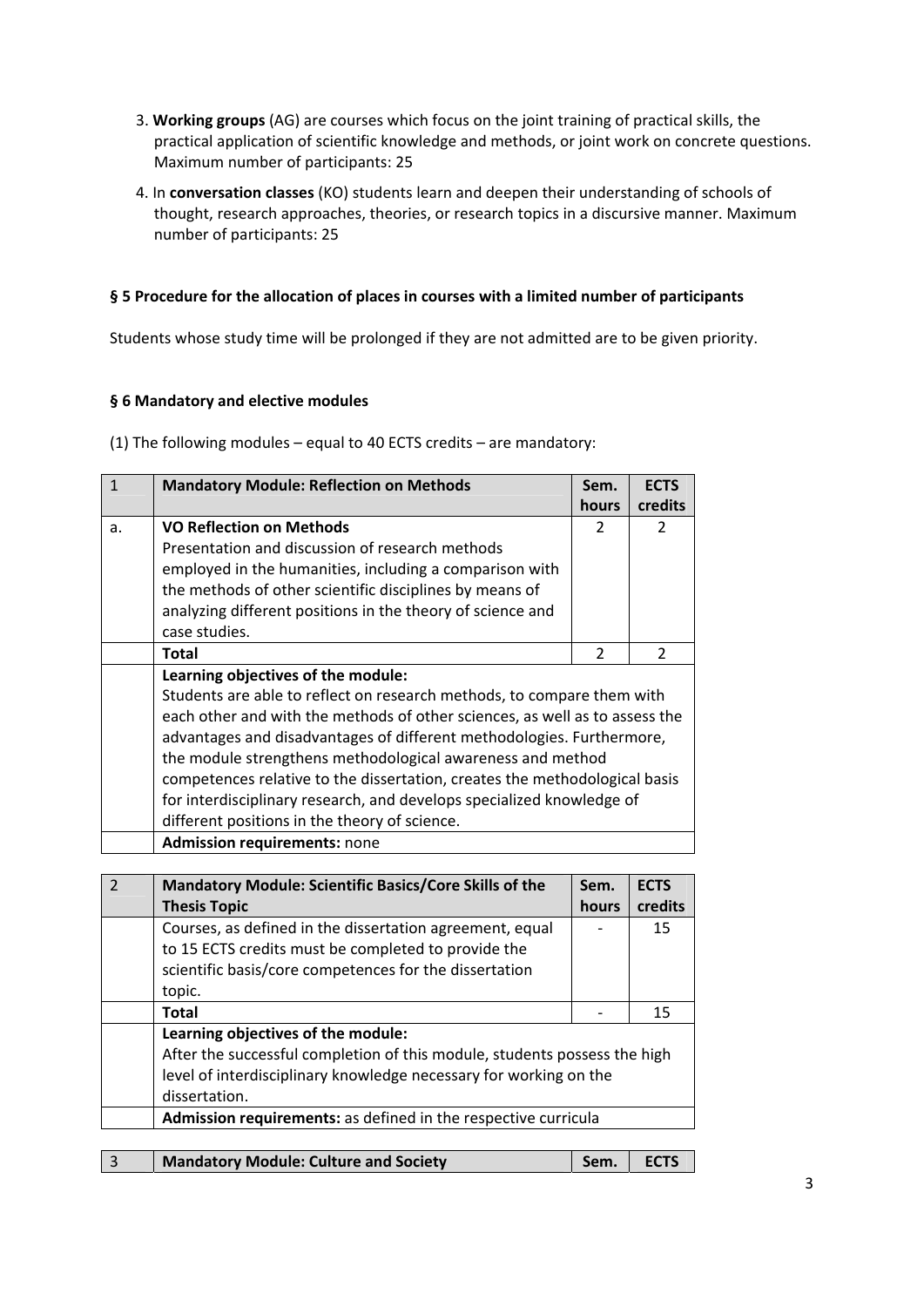|                                                                           | hours         | credits       |
|---------------------------------------------------------------------------|---------------|---------------|
| VO Theory of Culture and Art                                              | 2             | $\mathcal{P}$ |
| Presentation and discussion of theory formation in                        |               |               |
| cultural studies and the arts, including in comparison                    |               |               |
| with theory formation in other disciplines, with a view to                |               |               |
| positioning and questioning premises and concepts of                      |               |               |
| cultural studies.                                                         |               |               |
| <b>Total</b>                                                              | $\mathcal{P}$ | $\mathcal{P}$ |
| Learning objectives of the module:                                        |               |               |
| Students are familiar with different theories of cultural studies and the |               |               |
| arts, both in terms of their own disciplines and with regard to           |               |               |
| interdisciplinary research. They are able to assess the position of the   |               |               |
| humanities in society and to critically question their manifestations.    |               |               |
| <b>Admission requirements: none</b>                                       |               |               |

| $\boldsymbol{\Lambda}$ | <b>Mandatory Module: The Humanities and Society</b>                            | Sem.          | <b>ECTS</b>   |
|------------------------|--------------------------------------------------------------------------------|---------------|---------------|
|                        |                                                                                | hours         | credits       |
|                        | <b>VO The Humanities and Society</b>                                           | $\mathcal{P}$ | $\mathcal{P}$ |
|                        | Relationship between the humanities and society and                            |               |               |
|                        | knowledge of how they influence each other; the role,                          |               |               |
|                        | importance and practical application of knowledge in the                       |               |               |
|                        | humanities in different areas of society (politics, culture,                   |               |               |
|                        | media, everyday life, etc.); expectations of society                           |               |               |
|                        | regarding the humanities.                                                      |               |               |
|                        | <b>Total</b>                                                                   | 2             | $\mathcal{P}$ |
|                        | Learning objectives of the module:                                             |               |               |
|                        | Knowledge of the position of the humanities in society; ability to contribute  |               |               |
|                        | to the further development of society and to critically question its different |               |               |
|                        | manifestations.                                                                |               |               |
|                        | <b>Admission requirements: none</b>                                            |               |               |

| 5 | <b>Mandatory Module: Generic Skills</b>                                   | Sem.  | <b>ECTS</b> |
|---|---------------------------------------------------------------------------|-------|-------------|
|   |                                                                           | hours | credits     |
|   | Courses, as defined in the dissertation agreement, equal                  |       | 10          |
|   | to 10 ECTS credits must be completed. One course must                     |       |             |
|   | be chosen from the field of "Equality and Gender".                        |       |             |
|   | Additionally, courses are offered which develop didactic                  |       |             |
|   | skills and competences for subsequent knowledge                           |       |             |
|   | transfer of the field. Suitable courses are indicated as                  |       |             |
|   | such in the course catalog.                                               |       |             |
|   | Total                                                                     |       | 10          |
|   | Learning objectives of the module:                                        |       |             |
|   | After the successful completion of this module, students command          |       |             |
|   | advanced theoretical and practical knowledge, skills and competencies in  |       |             |
|   | selected disciplines, as well as methods and general skills which empower |       |             |
|   | them to pursue independent scientific work and help them succeed in their |       |             |
|   | future careers.                                                           |       |             |
|   | <b>Admission requirements: none</b>                                       |       |             |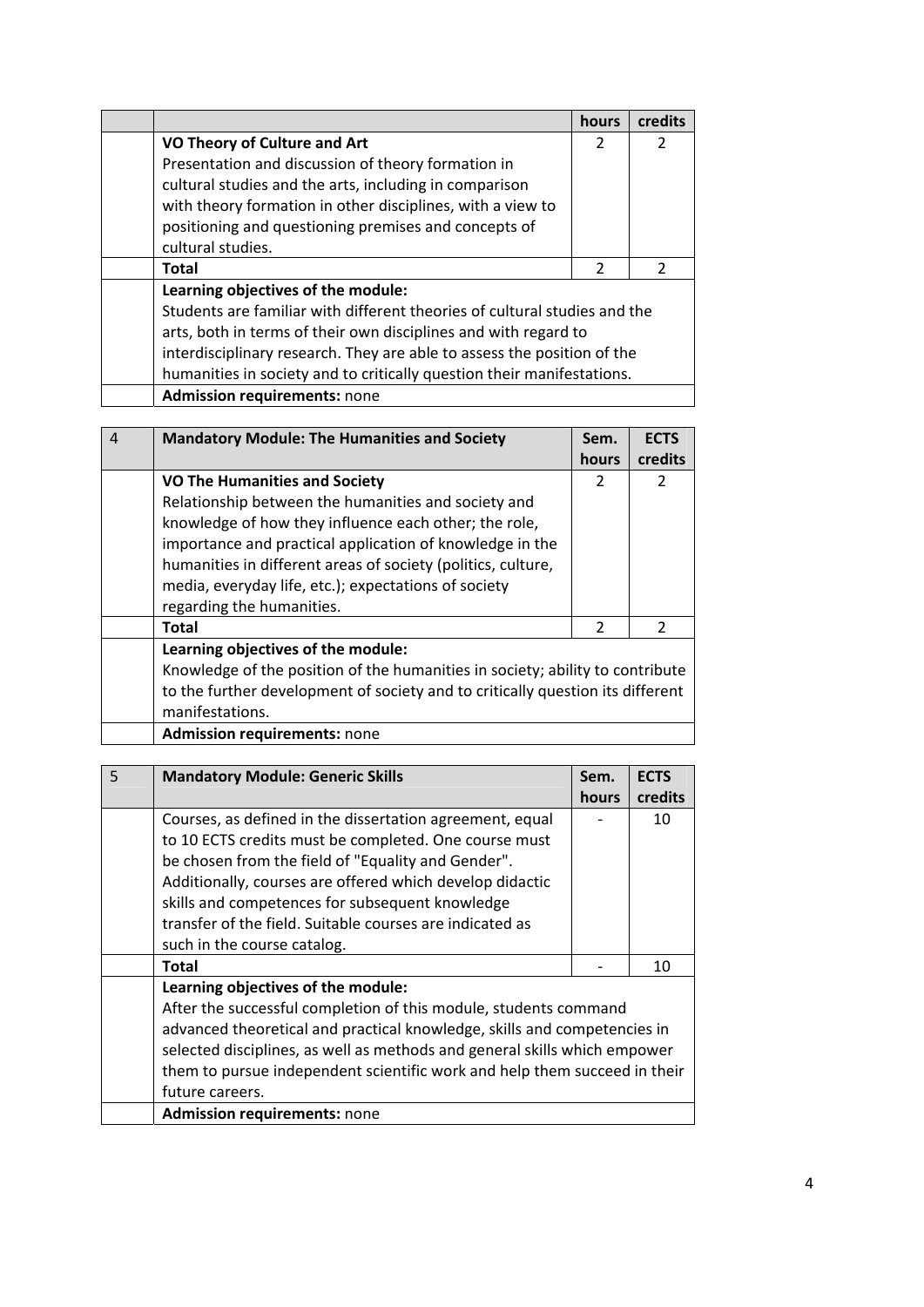| 6 | Mandatory module: Interdisciplinary Forum for PhD                        | Sem.          | <b>ECTS</b> |
|---|--------------------------------------------------------------------------|---------------|-------------|
|   | <b>Candidates</b>                                                        | hours         | credits     |
|   | <b>KO Interdisciplinary Forum for Doctoral Students</b>                  |               | 4           |
|   | Students present their dissertation projects in a faculty-               |               |             |
|   | wide conversation class and open them up to discussion.                  |               |             |
|   | <b>Total</b>                                                             | $\mathcal{P}$ | 4           |
|   | Learning objectives of the module:                                       |               |             |
|   | Students are capable of presenting research projects and results and are |               |             |
|   | familiar with interdisciplinary questions.                               |               |             |
|   | Admission requirements: none                                             |               |             |

| <b>Mandatory Module: Doctoral Thesis Defense</b>                                                                                                                                                                                                                                                                                                                          | Sem.<br>hours | <b>ECTS</b><br>credits |
|---------------------------------------------------------------------------------------------------------------------------------------------------------------------------------------------------------------------------------------------------------------------------------------------------------------------------------------------------------------------------|---------------|------------------------|
| Final oral dissertation defense before an examination                                                                                                                                                                                                                                                                                                                     |               | 5                      |
| board                                                                                                                                                                                                                                                                                                                                                                     |               |                        |
| <b>Total</b>                                                                                                                                                                                                                                                                                                                                                              |               | 5                      |
| Learning objectives of the module:                                                                                                                                                                                                                                                                                                                                        |               |                        |
| Presentation, reflection on, and analysis of the dissertation results in the<br>overall context of the doctoral programme. The focus is on summarizing<br>and explaining results of the research project, on presenting the increase in<br>knowledge for the discipline, on demonstrating evaluation and methodical<br>competences, as well as on presenting the results. |               |                        |
| Admission requirements: successful completion of all other modules and                                                                                                                                                                                                                                                                                                    |               |                        |
| positive evaluation of the dissertation                                                                                                                                                                                                                                                                                                                                   |               |                        |

(2) Students must complete elective modules equal to 20 ECTS credits; at least one of Elective Modules 1 to 4 must be chosen:

| $\mathbf{1}$ | <b>Elective Module: Interdisciplinary Research Workshop</b>                 | Sem.<br><b>hours</b> | <b>ECTS</b><br>credits |
|--------------|-----------------------------------------------------------------------------|----------------------|------------------------|
| a            | SE Interdisciplinary Research Workshop                                      | $\mathcal{P}$        | 6                      |
|              | By means of selected topics which are, as far as possible,                  |                      |                        |
|              | oriented towards the participants' research interests,                      |                      |                        |
|              | theoretical and practical questions of different disciplines                |                      |                        |
|              | in the humanities are discussed; an interdisciplinary point                 |                      |                        |
|              | of view is assumed as much as possible.                                     |                      |                        |
| h            | <b>KO Interdisciplinary Research Workshop</b>                               | 1                    | 4                      |
|              | Using the participants' research projects, theoretical and                  |                      |                        |
|              | practical problems of creating a dissertation are                           |                      |                        |
|              | discussed as broadly as possible and from an                                |                      |                        |
|              | interdisciplinary perspective; possible solutions are                       |                      |                        |
|              | investigated.                                                               |                      |                        |
|              | <b>Total</b>                                                                | 3                    | 10                     |
|              | Learning objectives of the module:                                          |                      |                        |
|              | Upon completion of the course, students can critically evaluate their own   |                      |                        |
|              | research projects and those of others and discuss them in an                |                      |                        |
|              | interdisciplinary manner at the highest level, both in terms of theoretical |                      |                        |
|              | impact and practical relevance.                                             |                      |                        |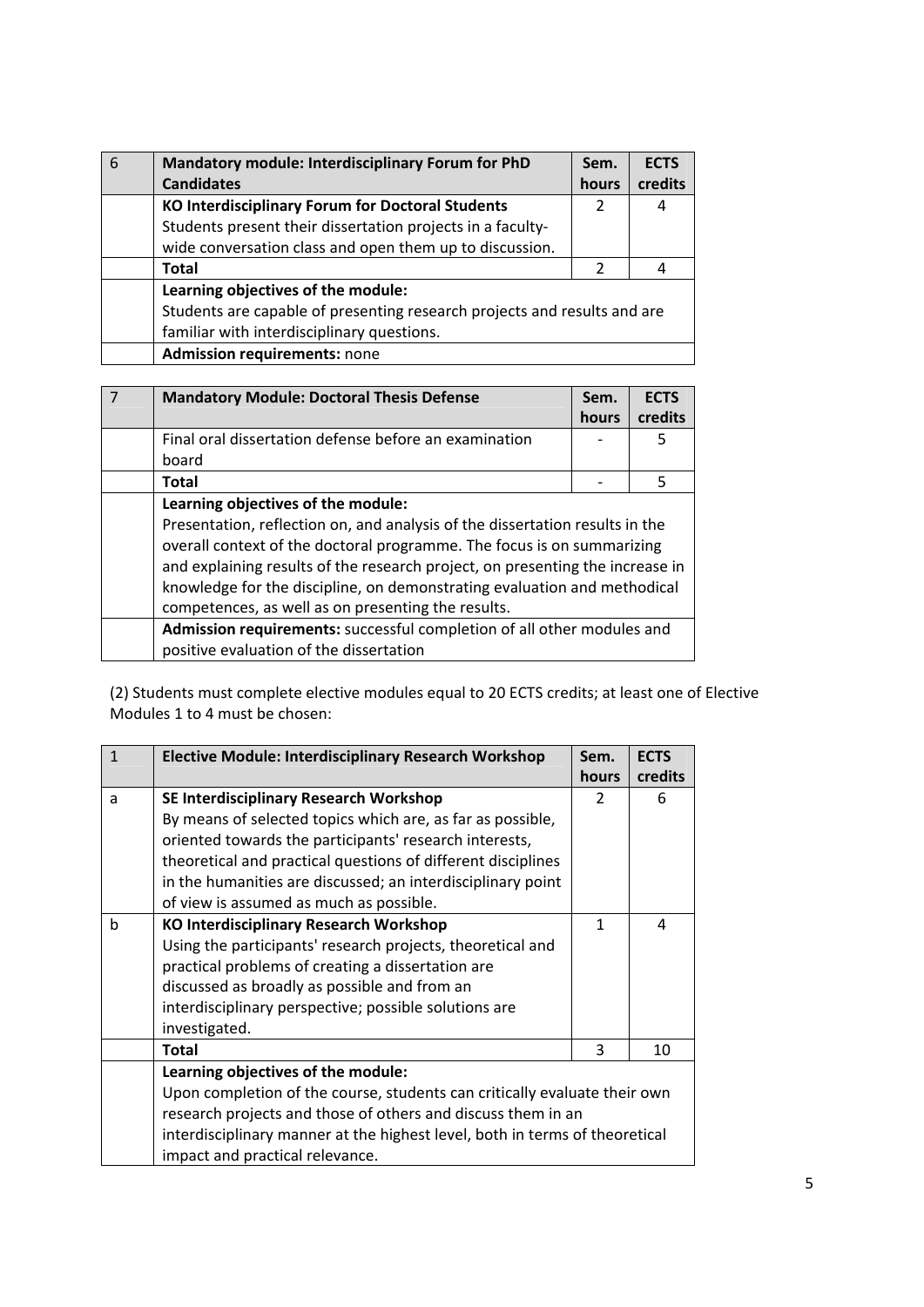|                | <b>Admission requirements: none</b>                                         |                |             |  |
|----------------|-----------------------------------------------------------------------------|----------------|-------------|--|
|                |                                                                             |                |             |  |
| $\overline{2}$ | <b>Elective Module: Philosophy of Literary Studies</b>                      | Sem.           | <b>ECTS</b> |  |
|                |                                                                             | hours          | credits     |  |
| a              | <b>VO Philosophy of Literary Studies</b>                                    | 1              | 4           |  |
|                | The lecture provides an overview of historical and current                  |                |             |  |
|                | scientific concepts of the terms literature and literary                    |                |             |  |
|                | interpretation, literary criticism, and literary history.                   |                |             |  |
|                | Different theories about text, intertextuality, author and                  |                |             |  |
|                | reader, canon and literary periods, genres, aesthetics,                     |                |             |  |
|                | stylistics, and rhetoric are presented and reflected on in                  |                |             |  |
|                | comparison with and relation to other arts and scientific                   |                |             |  |
|                | disciplines. With reading list.                                             |                |             |  |
| b              | <b>SE Philosophy of Literary Studies</b>                                    | $\overline{2}$ | 6           |  |
|                | The seminar expands on the subject matter provided in                       |                |             |  |
|                | the lecture and trains the practical application of this                    |                |             |  |
|                | theoretical knowledge.                                                      |                |             |  |
|                | <b>Total</b>                                                                | 3              | 10          |  |
|                | Learning objectives of the module:                                          |                |             |  |
|                | Upon successful completion of the module, students possess systematic       |                |             |  |
|                | and comparative knowledge of the different areas of literary theories. They |                |             |  |
|                | have mastered the scientific discourse about the different theories on an   |                |             |  |
|                | excellent level and are able to apply their theoretical knowledge to        |                |             |  |
|                | concrete work with literature. They are able to reflect on their knowledge  |                |             |  |
|                | and discuss it in an analytical, comparative, and evaluative way.           |                |             |  |
|                | <b>Admission requirements: none</b>                                         |                |             |  |

| 3 | <b>Elective Module: Philosophy of Cultural Studies</b>      | Sem.          | <b>ECTS</b> |
|---|-------------------------------------------------------------|---------------|-------------|
|   |                                                             | hours         | credits     |
| a | <b>VO Philosophy of Cultural Studies</b>                    | 1             | 4           |
|   | The lecture provides a survey of the theoretical principles |               |             |
|   | of research in cultural studies, including by showing the   |               |             |
|   | historical development of cultural studies. It presents     |               |             |
|   | individual cultural theories and their understanding of     |               |             |
|   | culture in comparison with society and investigates the     |               |             |
|   | different manifestations, basic structures, and             |               |             |
|   | mechanisms of certain cultures or ethnic groups.            |               |             |
|   | Moreover, the lecture shows cultural theory at the          |               |             |
|   | intersection to other scientific disciplines, such as       |               |             |
|   | political science and sociology, or anthropology and        |               |             |
|   | history. With a reading list.                               |               |             |
| b | SE Philosophy of Cultural Studies                           | $\mathcal{P}$ | 6           |
|   | The seminar expands on the lecture by applying cultural     |               |             |
|   | semiotics to analyze cultural processes and cultural        |               |             |
|   | products. The focus is on context-oriented, pragmatic,      |               |             |
|   | and self-reflected work.                                    |               |             |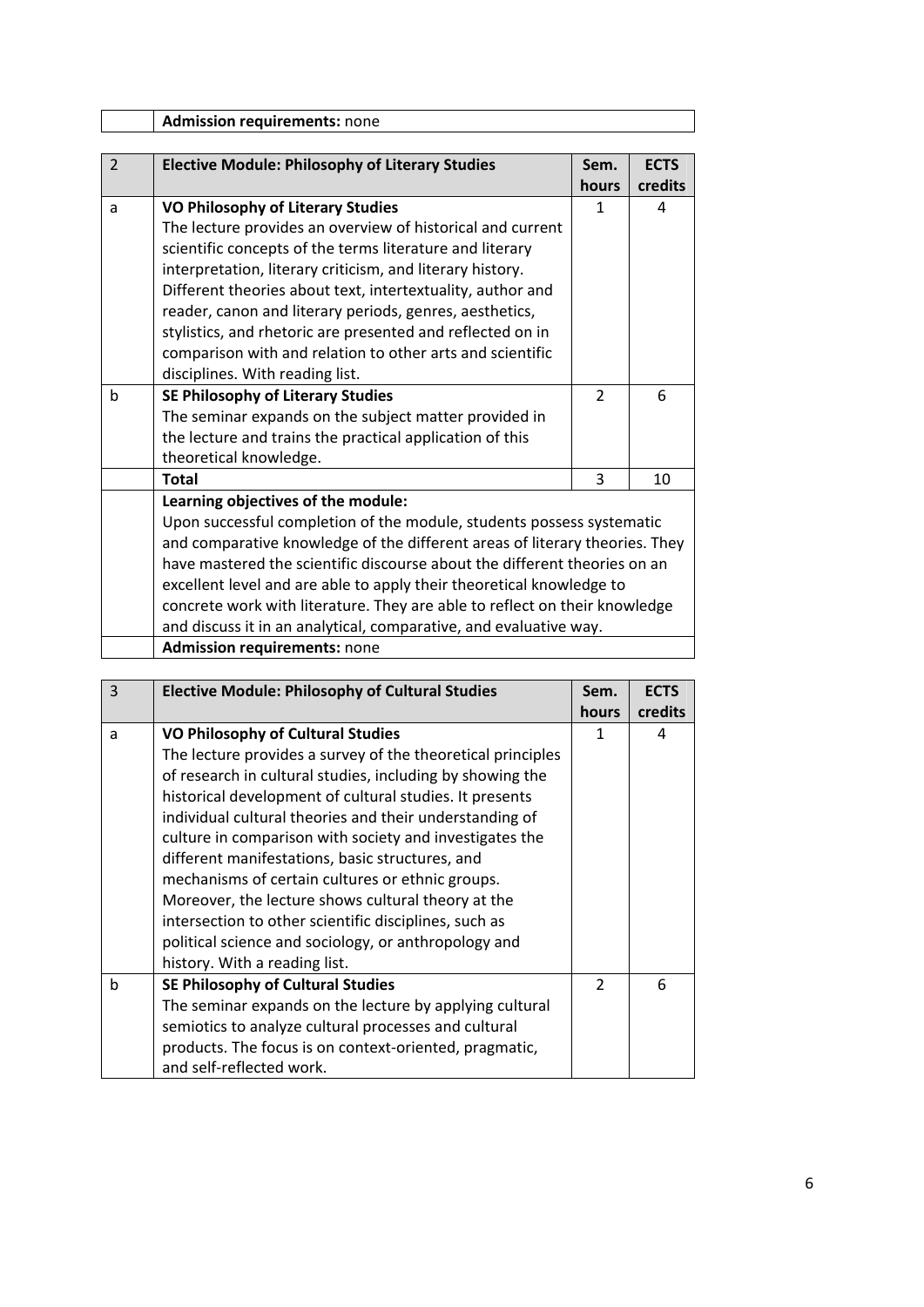| Total                                                                     | 3                                                                             | 10 |  |
|---------------------------------------------------------------------------|-------------------------------------------------------------------------------|----|--|
| Learning objectives of the module:                                        |                                                                               |    |  |
| Upon successful completion of the module, students understand the         |                                                                               |    |  |
|                                                                           | concept of culture on an excellent theoretical level and are able to not only |    |  |
|                                                                           | reflect on various cultural theories and their content in a differentiated    |    |  |
| manner, but also to understand them in their relation to other scientific |                                                                               |    |  |
| disciplines.                                                              |                                                                               |    |  |
| <b>Admission requirements: none</b>                                       |                                                                               |    |  |

| 4 | <b>Elective Module: Methodology</b>                                   | Sem.<br>hours                                                                                                                                      | <b>ECTS</b><br>credits |  |
|---|-----------------------------------------------------------------------|----------------------------------------------------------------------------------------------------------------------------------------------------|------------------------|--|
| a | <b>VU Methods of Literary Studies</b>                                 | $\mathcal{P}$                                                                                                                                      | 5                      |  |
|   | The lecture provides a detailed overview of the methods               |                                                                                                                                                    |                        |  |
|   | employed in literary studies. On this basis, current                  |                                                                                                                                                    |                        |  |
|   | debates about content, terminology, and methodical                    |                                                                                                                                                    |                        |  |
|   | approaches are reflected upon at a high level.                        |                                                                                                                                                    |                        |  |
| h | <b>VU Methods of Cultural Studies</b>                                 | $\mathcal{P}$                                                                                                                                      | 5                      |  |
|   | The lecture provides a detailed overview of the methods               |                                                                                                                                                    |                        |  |
|   | employed in cultural studies. On this basis, current                  |                                                                                                                                                    |                        |  |
|   | debates about content, terminology, and methodical                    |                                                                                                                                                    |                        |  |
|   | approaches are reflected upon at a high level.                        |                                                                                                                                                    |                        |  |
|   | <b>Total</b>                                                          | 4                                                                                                                                                  | 10                     |  |
|   | Learning objectives of the module:                                    |                                                                                                                                                    |                        |  |
|   | Upon successful completion of the module, students possess a profound |                                                                                                                                                    |                        |  |
|   |                                                                       | knowledge of the methods and current debates of both studies and are<br>able to differentiate between, evaluate and discuss divergent concepts and |                        |  |
|   |                                                                       |                                                                                                                                                    |                        |  |
|   | opinions.                                                             |                                                                                                                                                    |                        |  |

|  |  |  | <b>Admission requirements: none</b> |  |
|--|--|--|-------------------------------------|--|
|--|--|--|-------------------------------------|--|

| -5 | <b>Elective Module: Reflection, Analysis and Critical</b>              | Sem.  | <b>ECTS</b> |
|----|------------------------------------------------------------------------|-------|-------------|
|    | <b>Valuation of own Research Strategies</b>                            | hours | credits     |
|    | Students critically analyze and evaluate their own                     |       | 10          |
|    | research strategies when planning and carrying out their               |       |             |
|    | dissertation project.                                                  |       |             |
|    | Total                                                                  |       | 10          |
|    | Learning objectives of the module:                                     |       |             |
|    | Upon completion of the module, students have specialized skills and    |       |             |
|    | command the most frequently used advanced methods, including synthesis |       |             |
|    | and evaluation, and employ them to solve central questions.            |       |             |
|    | <b>Admission requirements: none</b>                                    |       |             |

| -6 | <b>Elective Module: Scientific Discourse</b>                 | Sem.  | <b>ECTS</b> |
|----|--------------------------------------------------------------|-------|-------------|
|    |                                                              | hours | credits     |
|    | Active participation in scientific discourse at national and |       | 10          |
|    | international conferences, in projects, and at comparable    |       |             |
|    | events.                                                      |       |             |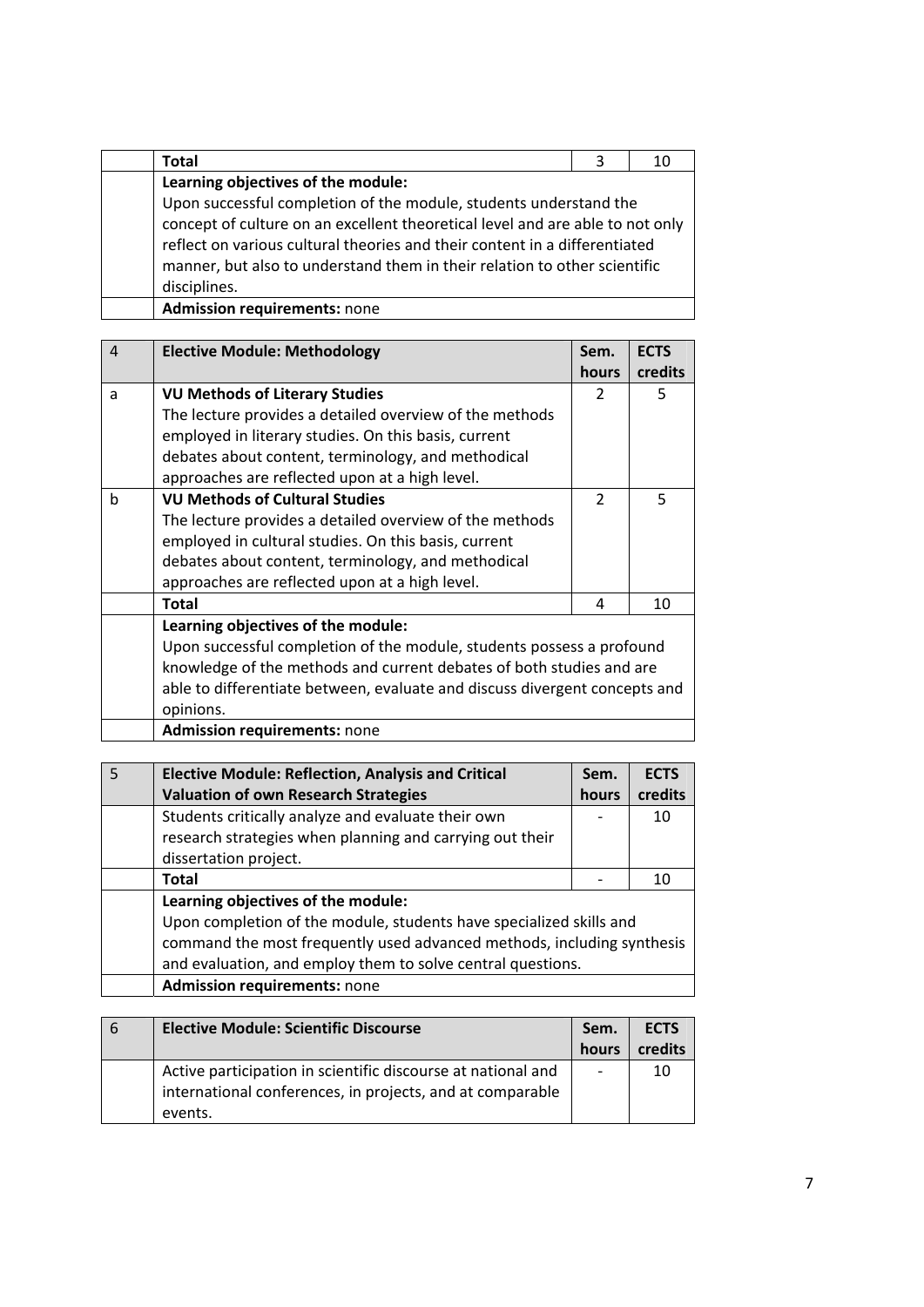| Total                                                                       |  |  |
|-----------------------------------------------------------------------------|--|--|
| Learning objectives of the module:                                          |  |  |
| Presentation of research results at national and international forums;      |  |  |
| students analyze and critically assess their own research results and those |  |  |
| of others.                                                                  |  |  |
| <b>Admission requirements: none</b>                                         |  |  |

# **§ 7 Dissertation**

- (1) In the course of the Doctoral programme Literature and Cultural Studies, a dissertation equal to 120 ECTS credits must be written. The dissertation is a piece of scientific work which – unlike a diploma or master thesis – serves to prove the student's ability to address scientific questions in an independent manner.
- (2) The dissertation topic must be chosen from the field of literary and cultural studies.
- (3) The student proposes a team of supervisors, consisting of at least two people (dissertation committee), and nominates one of them as the main supervisor. Students are permitted to propose supervisors (with the exception of the main supervisor) from subject‐related fields. Furthermore, in justifiable exceptional cases it is possible for students to propose only one supervisor.
- (4) Prior to beginning work on the dissertation, the student must communicate in writing the dissertation topic and the names of the supervisors to the Director of Studies. Topic and supervisors are considered accepted if the Director of Studies does not veto them by means of a decree within one month of receiving the proposal.

#### **§ 8 Examination regulations**

- (1) Mandatory Modules 1 to 6 and Elective Modules 1 to 4 are evaluated by means of course examinations.
	- 1 Lectures are evaluated by means of a single exam at the end of the course. The lecturer is required to communicate evaluation methods (oral and/or written) before the start of the course.
	- 2 The evaluation of courses with continuous performance assessment is based on the student's regular written and/or oral contributions. The lecturer is required to communicate evaluation methods and criteria before the start of the course.
- (2) Elective Module 5 is evaluated by the main supervisor based on sections of the dissertation and on oral/written progress reports submitted by the student. A positive grade must be indicated by the assessment "participated with success"; a negative grade must be indicated by the assessment "participated without success".
- (3) Elective Module 6 is evaluated by the main supervisor based on the student's contribution to the forum(s) or project in question. A positive grade must be indicated by the assessment "participated with success"; a negative grade must be indicated by the assessment "participated without success".